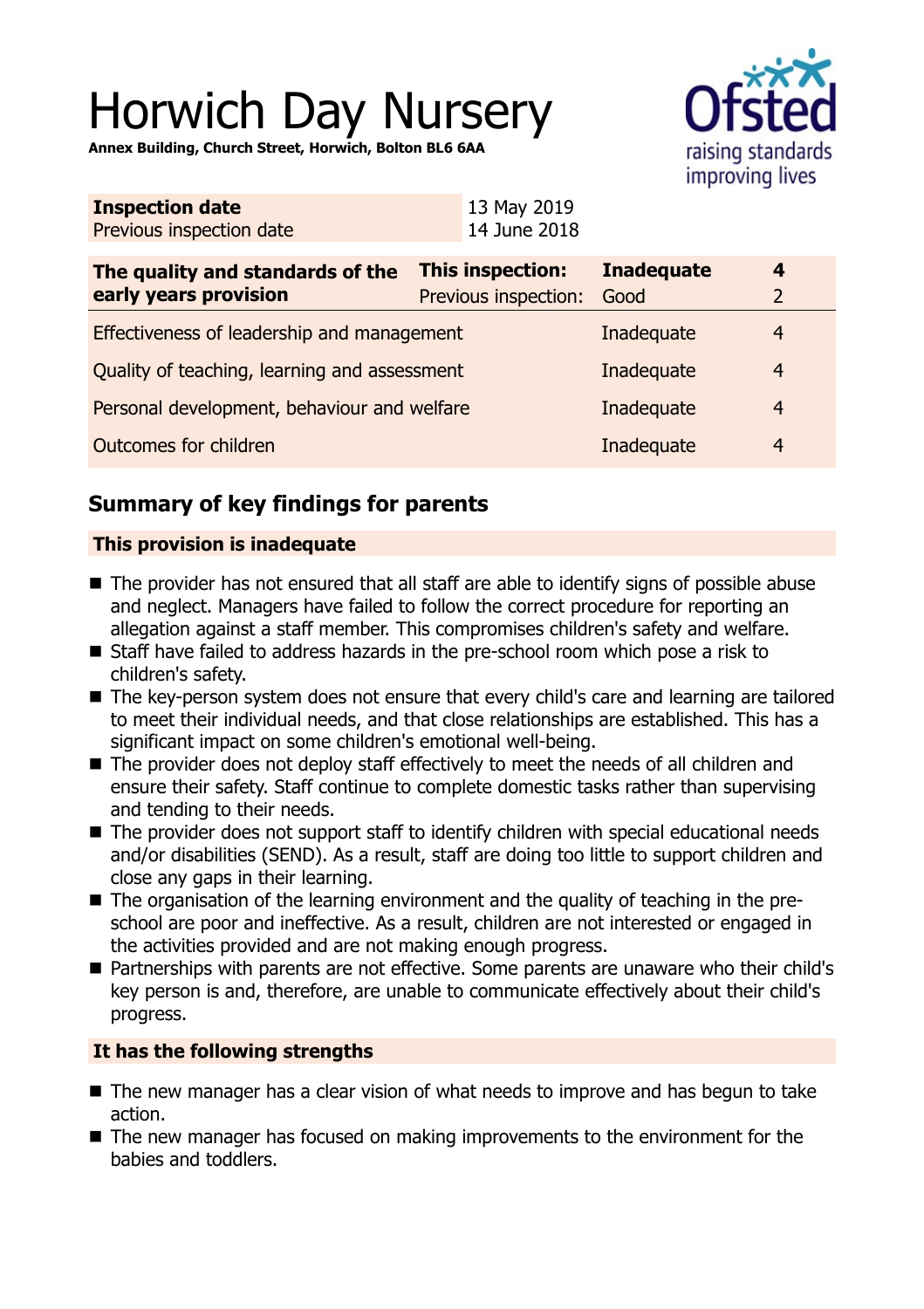## **What the setting needs to do to improve further**

## **The provision is inadequate and Ofsted intends to take enforcement action:**

We will issue a Welfare Requirements Notice requiring the provider to:

|                                                                                                                                                                                                                              | Due date   |
|------------------------------------------------------------------------------------------------------------------------------------------------------------------------------------------------------------------------------|------------|
| ensure that safeguarding policies and procedures are in line with the<br>relevant Local Safeguarding Children Board and implemented<br>accordingly so allegations are reported effectively                                   | 01/07/2019 |
| ensure that staff understand and implement the safeguarding policy<br>and procedures, so they can identify signs of possible abuse and<br>neglect at the earliest opportunity and respond in a timely and<br>appropriate way | 01/07/2019 |
| ensure all reasonable steps are taken to assess and prevent any risks<br>to children and staff, particularly those posed by the double doors in<br>the pre-school room                                                       | 01/07/2019 |
| ensure that the role of the key person is effective, so all children's<br>care is tailored to meet their individual needs and provides a settled<br>relationship for the child                                               | 01/07/2019 |
| ensure that parents are made aware of who their child's key person is $ 01/07/2019$<br>and that information about children's learning and development is<br>shared to further support their progress                         |            |
| deploy staff effectively so that staffing arrangements meet the needs<br>of all children and ensure their safety.                                                                                                            | 01/07/2019 |

## **To meet the requirements of the early years foundation stage and Childcare Register the provider must:**

|                                                                                                                                                                                                                                                  | Due date   |
|--------------------------------------------------------------------------------------------------------------------------------------------------------------------------------------------------------------------------------------------------|------------|
| ensure that staff and managers consider the individual needs,<br>interests and stage of development of each child, and use this<br>information to plan challenging and enjoyable experiences so that<br>all children make at least good progress | 01/07/2019 |
| have arrangements in place to identify and support children with<br>SEND in order to close gaps in their learning and development.                                                                                                               | 01/07/2019 |

## **Inspection activities**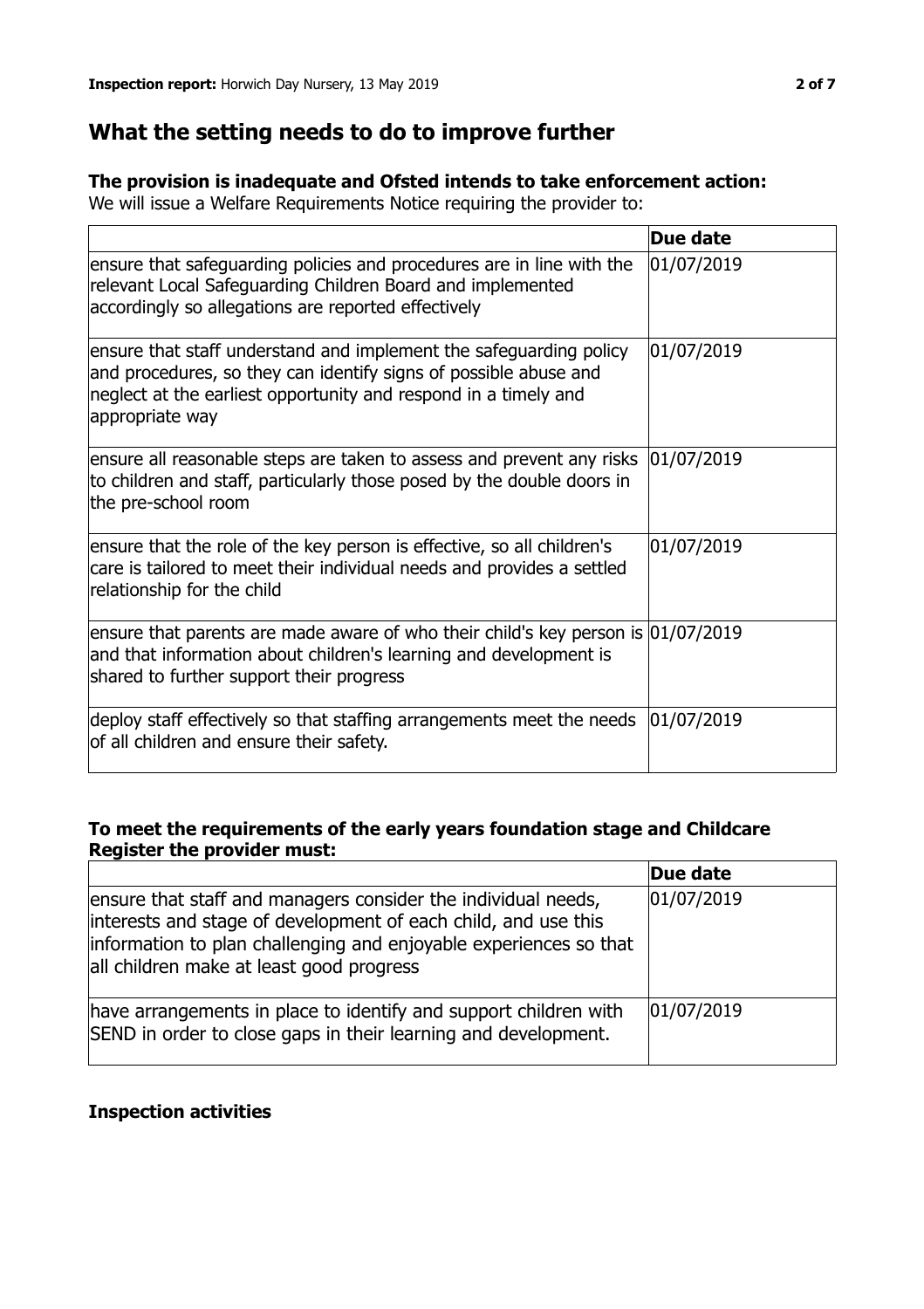- The inspection was carried out following our risk assessment.
- $\blacksquare$  The inspector observed activities across the nursery, both inside and outdoors, and assessed the impact these have on the children's care and learning.
- The inspector spoke to key members of staff, the manager and children at appropriate times during the day. She also took into account views of parents spoken to on the day of the inspection.
- $\blacksquare$  The inspector carried out two joint observations with the nursery managers.
- The inspector discussed the nursery's self-evaluation with the manager and staff. She looked at children's records, planning documentation, evidence of suitability of staff and a range of policies and procedures.

**Inspector** Alison Tranby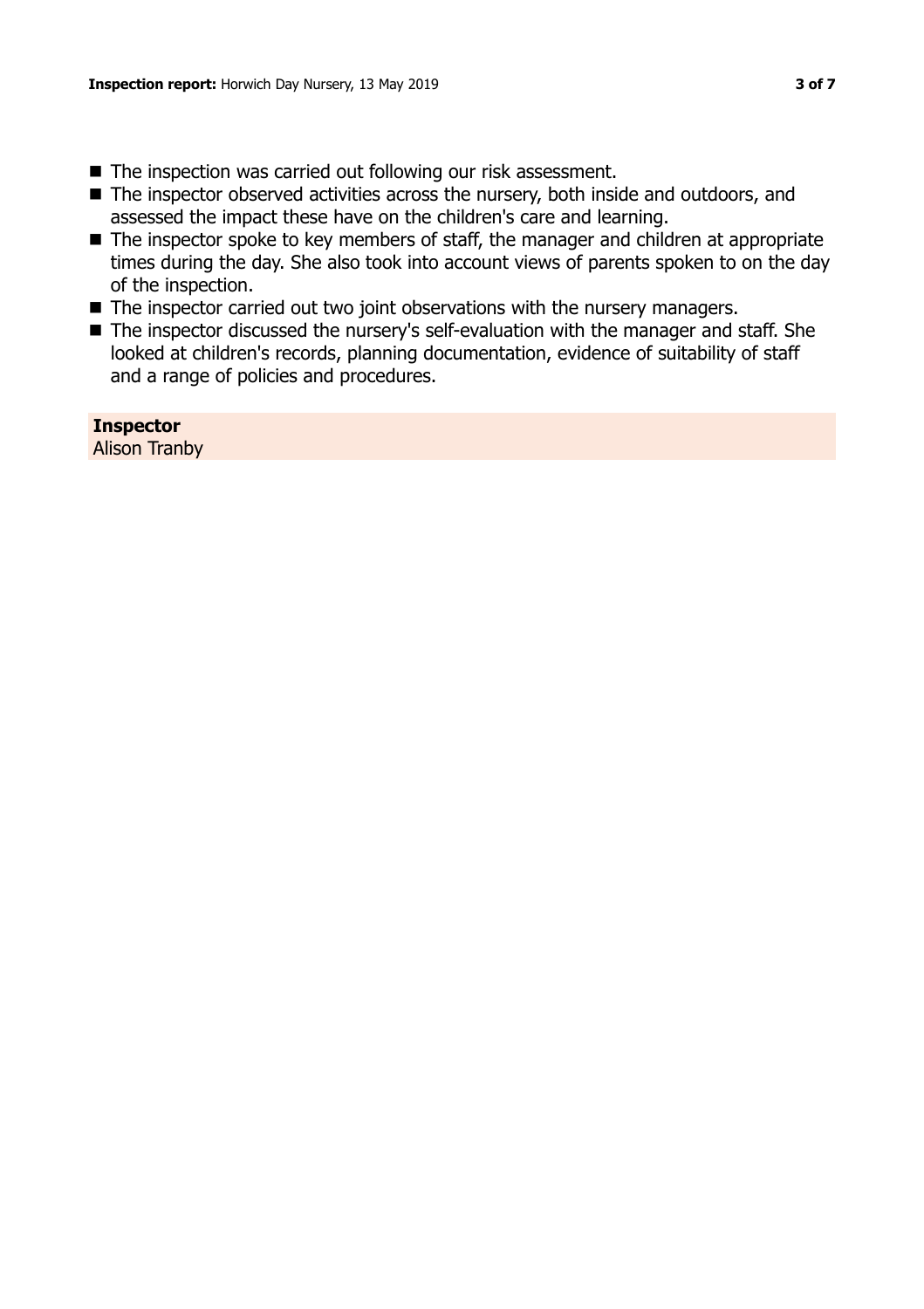## **Inspection findings**

## **Effectiveness of leadership and management is inadequate**

Safeguarding is not effective. Some staff do not have a clear understanding of how to respond promptly to concerns that could indicate a child may be at the risk of harm. Managers have also not followed their own safeguarding procedures as they have failed to report an allegation against a staff member to the relevant agencies. A missing handle on a door in the pre-school room does not ensure a swift exit in the event of an emergency. In addition the hinge protectors on this door, to prevent children trapping their fingers, do not work and need repairing. The managers do not carefully monitor the quality of the pre-school learning environment to ensure that children are provided with good-quality care, teaching and learning. As a result children are not making sufficient progress. Managers do not ensure effective partnership working between the parents and the children's key persons to enable parents to be fully informed of their child's learning and development. The new manager regularly reviews staff's suitability and holds supervision meetings with the staff, and is starting to identify staff's training needs. Parents are aware of the new management structure and speak highly of the manager and staff's commitment to making future improvements.

## **Quality of teaching, learning and assessment is inadequate**

Teaching does not always meet the needs of all children or support them to make sufficient progress. Some activities do not engage older children or build on their prior learning, as they lack appropriate challenge and interest. There are not enough focused learning and development opportunities for children with SEND. Therefore, any gaps in children's learning are not closing quickly enough. Staff are learning about their new key children but have yet to gain sufficient knowledge to enable them to fully support the children's learning and development. However older children do demonstrate some enthusiasm for learning, for example when making a model volcano. They look at pictures and carry out experiments, creating an eruption of lava which they talk excitedly about. This promotes their creativity skills and helps them to gain knowledge of the wider world. Babies and toddlers confidently explore their environment. Staff support their physical development and are helping them to develop their speech and language.

#### **Personal development, behaviour and welfare are inadequate**

Managers and staff have failed to ensure that children are safeguarded and the environment is safe. Therefore, children's welfare is not assured. Staff and managers have recently reorganised the rooms for the younger children, creating a welcoming environment. However, the pre-school room is not adequately organised to enable children to gain similar experiences. The large space and noise levels can be overwhelming for some children, particularly for children with SEND. Due to poor staff deployment and the lack of support for children, not all children are prepared for their next stage of learning. Children understand acceptable behaviour and show mutual respect and an understanding of each other's feelings. For example, children recognise when there are not enough seats and quickly resolve the problem by offering their seat and then getting another one. Staff promote healthy eating. They have discussions with children about foods that could make them grow big and strong. Staff make use of the opportunity to teach toddlers about living things as they explore the toy insects in the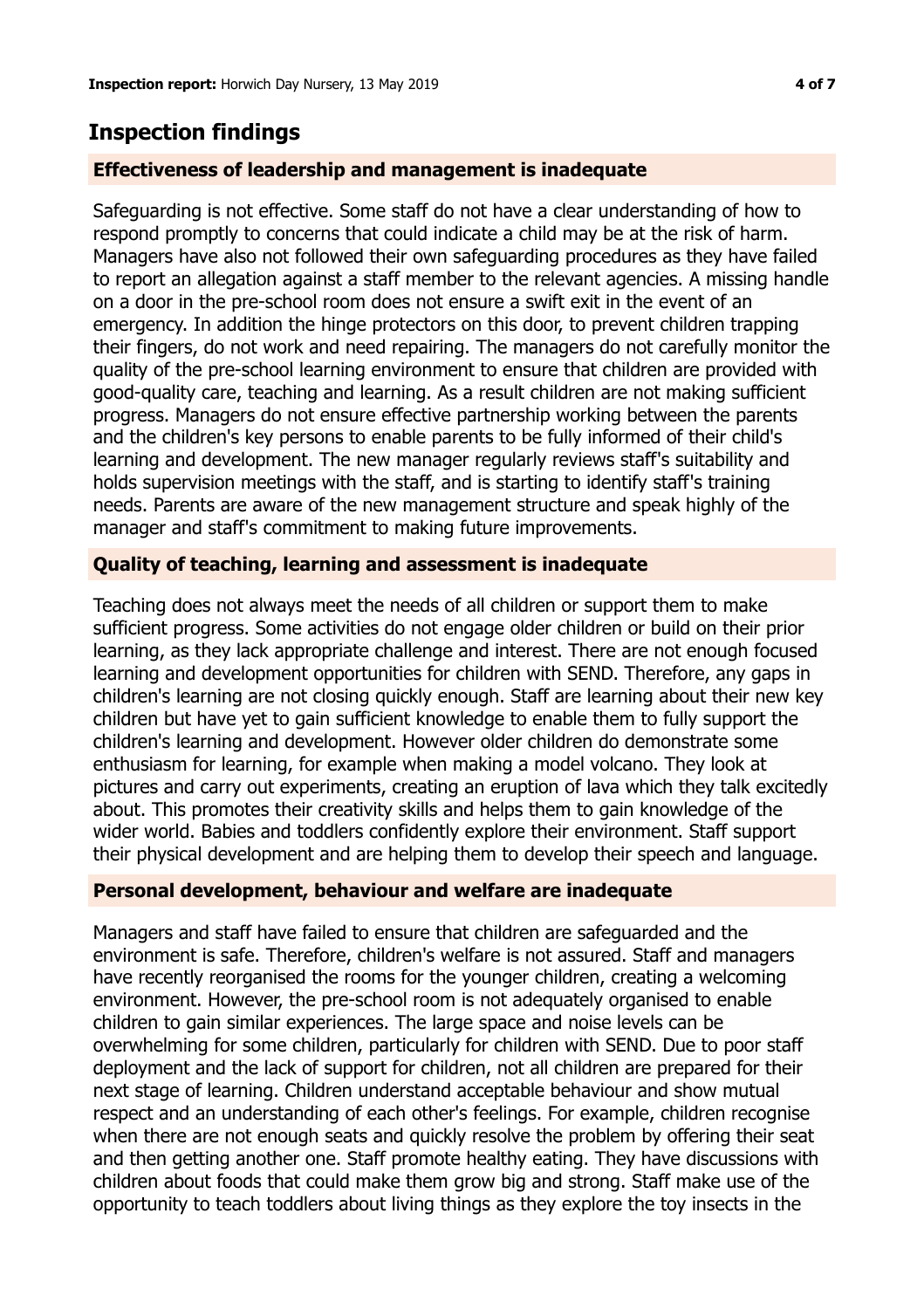#### sand.

#### **Outcomes for children are inadequate**

Not all children are emotionally secure or settled due to weaknesses in the key-person systems. Children identified as having additional needs are not provided with the appropriate support and intervention or enabled to take an active part in the full range of activities. In addition, pre-school children are not gaining the full range of knowledge and skills required for their move to school; therefore, outcomes for some children are poor. Despite this, some of the older children demonstrate they are keen to learn, for example, developing their skills in early writing, recognising their own name and attending to their personal needs independently.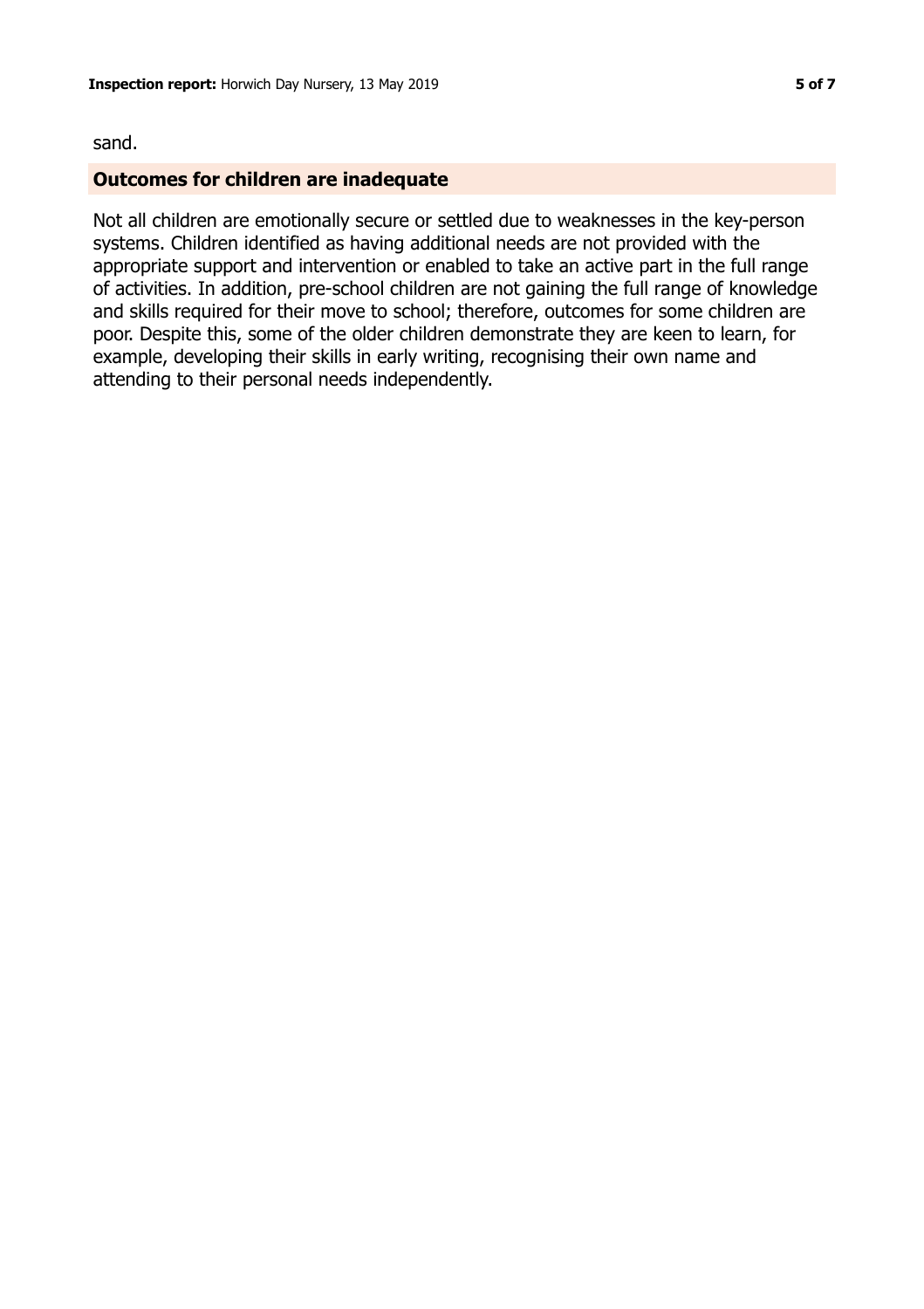## **Setting details**

| Unique reference number                             | EY548428                                                                             |
|-----------------------------------------------------|--------------------------------------------------------------------------------------|
| <b>Local authority</b>                              | <b>Bolton</b>                                                                        |
| <b>Inspection number</b>                            | 10105670                                                                             |
| <b>Type of provision</b>                            | Childcare on non-domestic premises                                                   |
| <b>Registers</b>                                    | Early Years Register, Compulsory Childcare<br>Register, Voluntary Childcare Register |
| Day care type                                       | Full day care                                                                        |
| Age range of children                               | $0 - 4$                                                                              |
| <b>Total number of places</b>                       | 70                                                                                   |
| Number of children on roll                          | 41                                                                                   |
| Name of registered person                           | Dad, Sheen                                                                           |
| <b>Registered person unique</b><br>reference number | RP548427                                                                             |
| Date of previous inspection                         | 14 June 2018                                                                         |
| <b>Telephone number</b>                             | 01204317397                                                                          |

Horwich Day Nursery registered in 2017 and is located in Horwich, Bolton. The nursery employs 14 members of childcare staff. Of these, 10 hold appropriate early years qualifications at level 3 or above. The nursery opens Monday to Friday from 7am until 6pm, all year round. It provides funded early education for two-, three- and four-year-old children.

This inspection was carried out by Ofsted under sections 49 and 50 of the Childcare Act 2006 on the quality and standards of provision that is registered on the Early Years Register. The registered person must ensure that this provision complies with the statutory framework for children's learning, development and care, known as the early years foundation stage.

Any complaints about the inspection or the report should be made following the procedures set out in the guidance Complaints procedure: raising concerns and making complaints about Ofsted, which is available from Ofsted's website: www.ofsted.gov.uk. If you would like Ofsted to send you a copy of the guidance, please telephone 0300 123 4234, or email [enquiries@ofsted.gov.uk.](mailto:enquiries@ofsted.gov.uk)